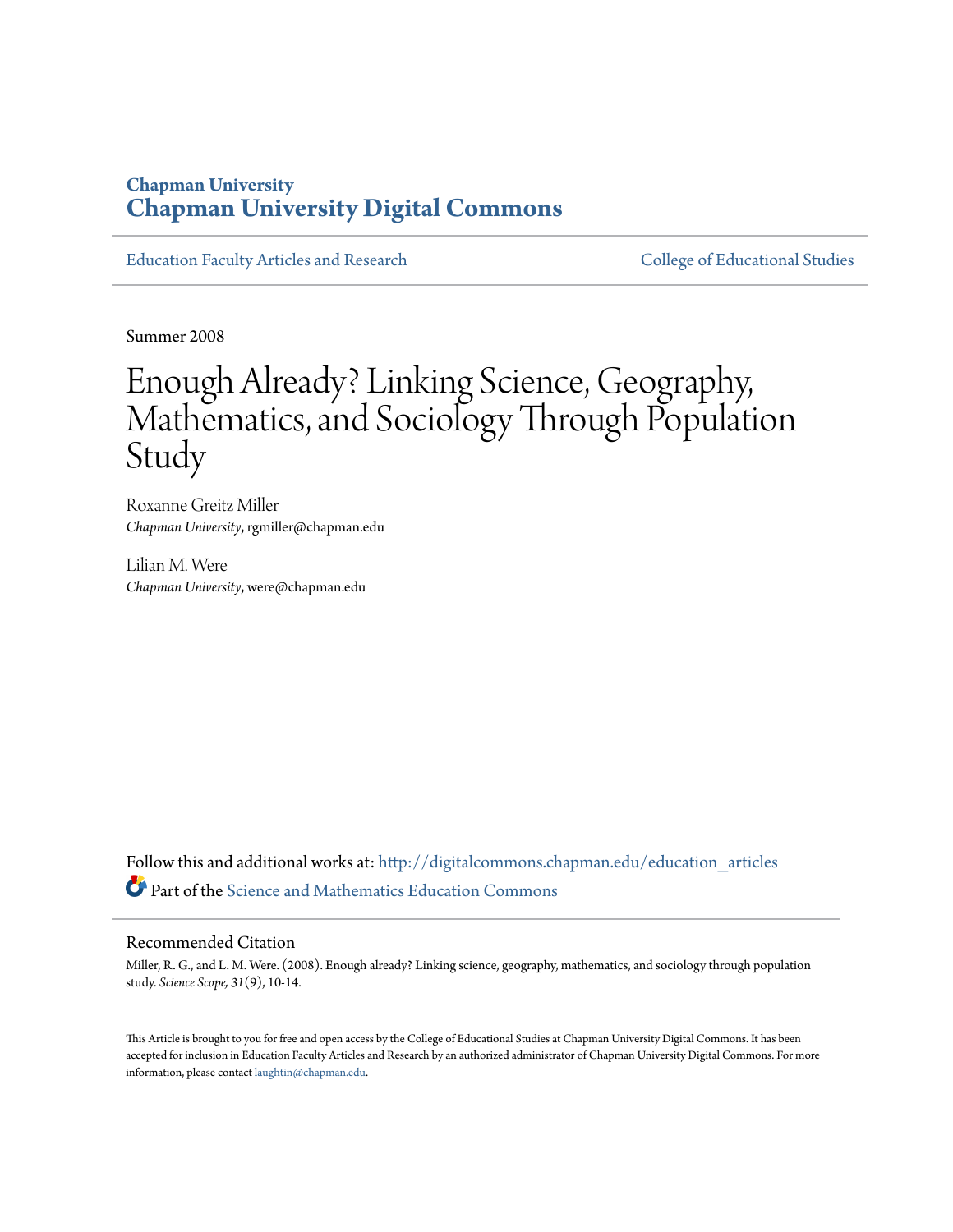### Enough Already? Linking Science, Geography, Mathematics, and Sociology Through Population Study

#### **Comments**

This article was originally published in *[Science Scope](http://www.nsta.org/middleschool/)*, volume 31, issue 9, in 2008.

**Copyright** National Science Teachers Association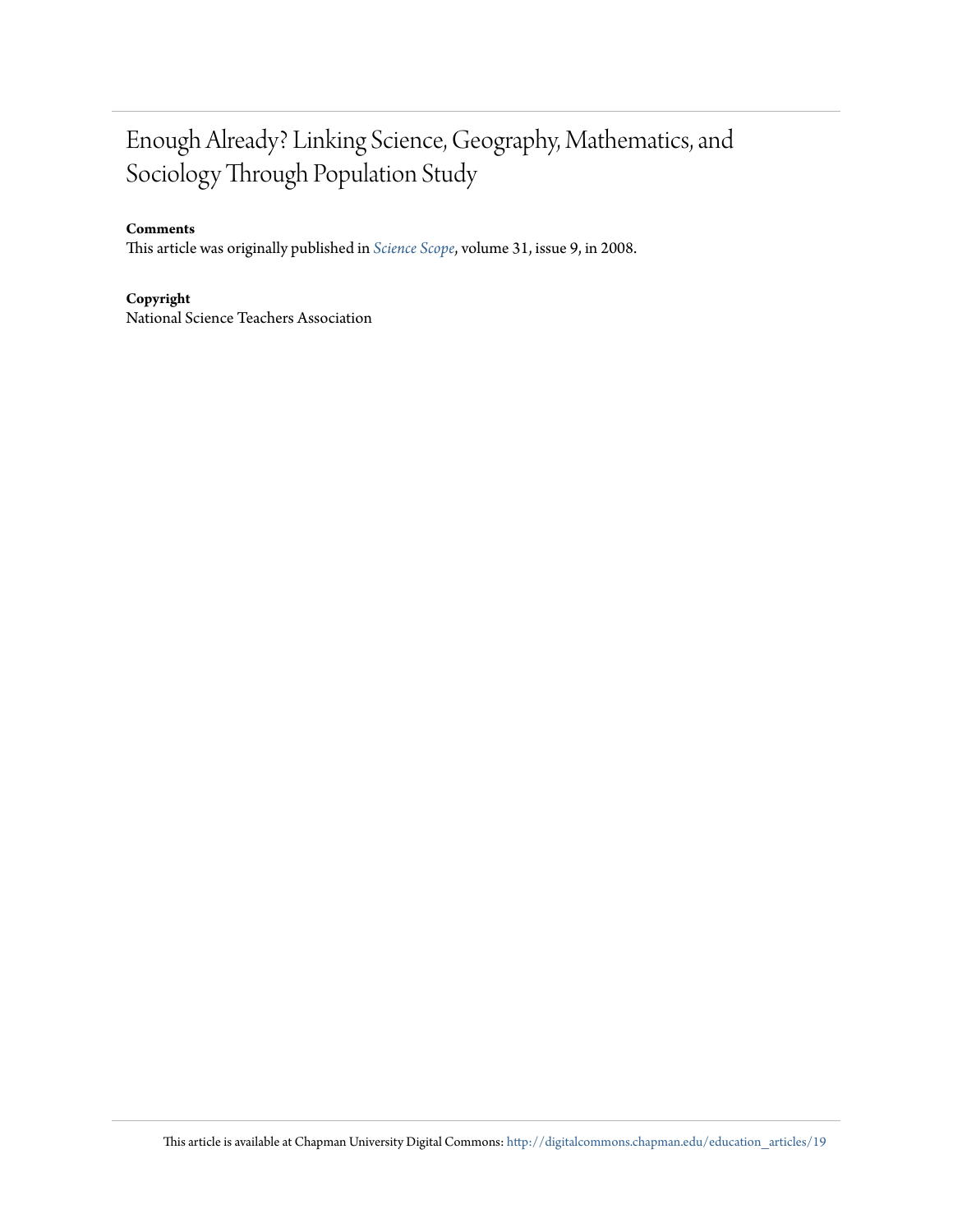# Enough already? Linking science, geography, mathematics, and sociology through population study



In several previous Issues In-Depth columns, science topics deeply affected by population size—such as climate change, fuel and agricultural resources, and ecology—have been discussed. In this column, we will discuss the issue of population growth in developed and developing countries, why this is an important topic to discuss with young adolescents, and how interdisciplinary connections can be made between science and several other subject areas through an examination of populations across the globe.

#### Vocabulary primer

When studying populations, some key terms and concepts must first be understood.

- *Birth rate—*average annual number of live births per 1,000 inhabitants of a certain geographic area; also known in some sources as crude birth rate (CBR).
- *Death rate—*average annual number of deaths per 1,000 inhabitants of a certain geographic area; also known as crude death rate (CDR), morbidity, or mortality rate.
- *Population growth rate*—rate of national growth expressed as a percentage for each country, commonly between about 0.1% and 3% annually, and is broken down into *natural growth* and *overall growth*. *Natural growth* represents the percentages of births and deaths in a country's population and does not take into account migration; *overall growth* takes migration into account.
- *Total fertility rate*—the total number of children the average woman in a population is likely to have based on current birth rates. The average varies widely depending on nation and currently ranges from approximately 1.4 children per woman in Europe to 5.2 children per woman in Africa (combined average of all nations per continent).
- *Replacement rate*—number of children each woman needs to have to maintain current population levels, known as zero population growth, for her and her partner. Because children must live to reproduce in order to complete the cycle, replacement rate is always greater than 2 (one child to replace mother, one to replace father) due to deaths occurring prior to reproduction. Replacement rate is currently 2.1 children per woman in most developed nations where medical care is good and nonnatural causes of death (i.e., war) are low. In developing nations where medical care is lacking and nonnatural causes of death are higher, such as in some African nations, replacement rate is as high as 3.5 (Espenshade, Guzman, and Westoff 2003).
- *Carrying capacity—*the maximum number of individuals that can be provided for within a certain geographic area without compromising the population in the future; referred to as *K* by biologists and ecologists.

#### Double trouble?

*Doubling time*, the length of time it takes for a population to double in size, has been dramatically shrinking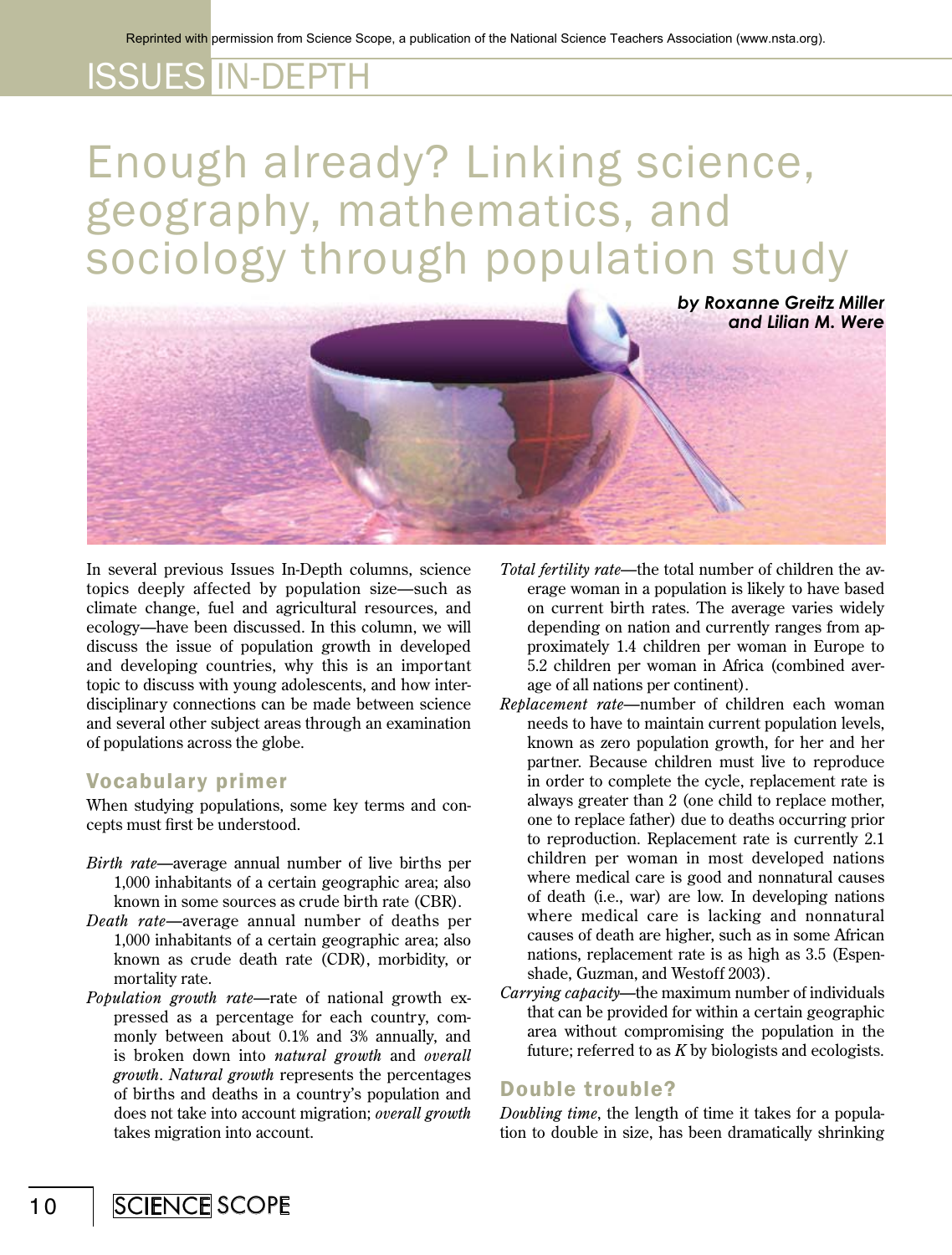

over the last two centuries. While it took 304 years to go from one-half billion to 1 billion people in the world between the years 1500 and 1804, it is estimated that it will only take 51 years for the world's population to double from 4 billion in 1974 to 8 billion in 2025. This decrease in doubling time over the past several centuries is due to a larger population of young adults, increased availability of food and shelter, the capacity for migration (moving from areas where resources are poor to areas where they are better), and technological improvements in sanitation and health care leading to higher birth rates and lower death rates.

The decrease in doubling time—and the exponential increase in population over the last 100 years means the Earth will be faced with having to support an estimated 9.3 billion people by the year 2050. Whether the planet can sustain the impact of so many people—and at what standard of living—is uncertain.

It has been suggested that the Earth's resources are enough to sustain only about 2 billion people, far below the current world population of 6.6 billion, at a typical European standard of living. How, then, does the world currently support its 6.6 billion people? The answer is that few people are provided with many resources, while many people are provided with few. The most populous continents (Asia and Africa) consist of many developing nations where people consume far less than the European standard. It is this inequality between living standards that accounts for Earth's current population and the apparent supply of resources in some areas and lack thereof in others. Of special note is the fact that the



United States uses, on average, twice as many resources per person than Europe.

If looked at without respect to living standards, the current world population of 6.6 billion is consuming about 25% more resources than the Earth is producing. In simpler terms easy for the middle school student to understand, in the 12 months of 2006 we consumed the resources that it took the planet about 15 months to produce (WWF 2006). If looked at purely mathematically, a scenario such as this has a definite end point in time where the planet's resources will be depleted to a point where global population will no longer increase and will inevitably decrease—until equilibrium between resources and population size is reached. A classic example of this situation, and one relatively easy for students to understand, is found in the story of reindeer introduced to St. Matthew Island (Klein 1968).

In 1944, 29 reindeer were introduced to uninhabited St. Matthew Island, located in the Bering Sea Wildlife Refuge. The reindeer exploited the high quality and quantity of the forage available on the island by increasing their population rapidly, due to a high birth rate and low mortality. By summer 1963, the reindeer population was estimated at 6,000. However, this number could not be sustained by the rapidly diminishing resources, and underwent a crash die-off the following winter to less than 50 animals. The reindeer population had exceeded its carrying capacity. By the 1980s, no reindeer continued to live on the island. Food supply, through its interaction with climatic factors, was the dominant population-regulating mechanism.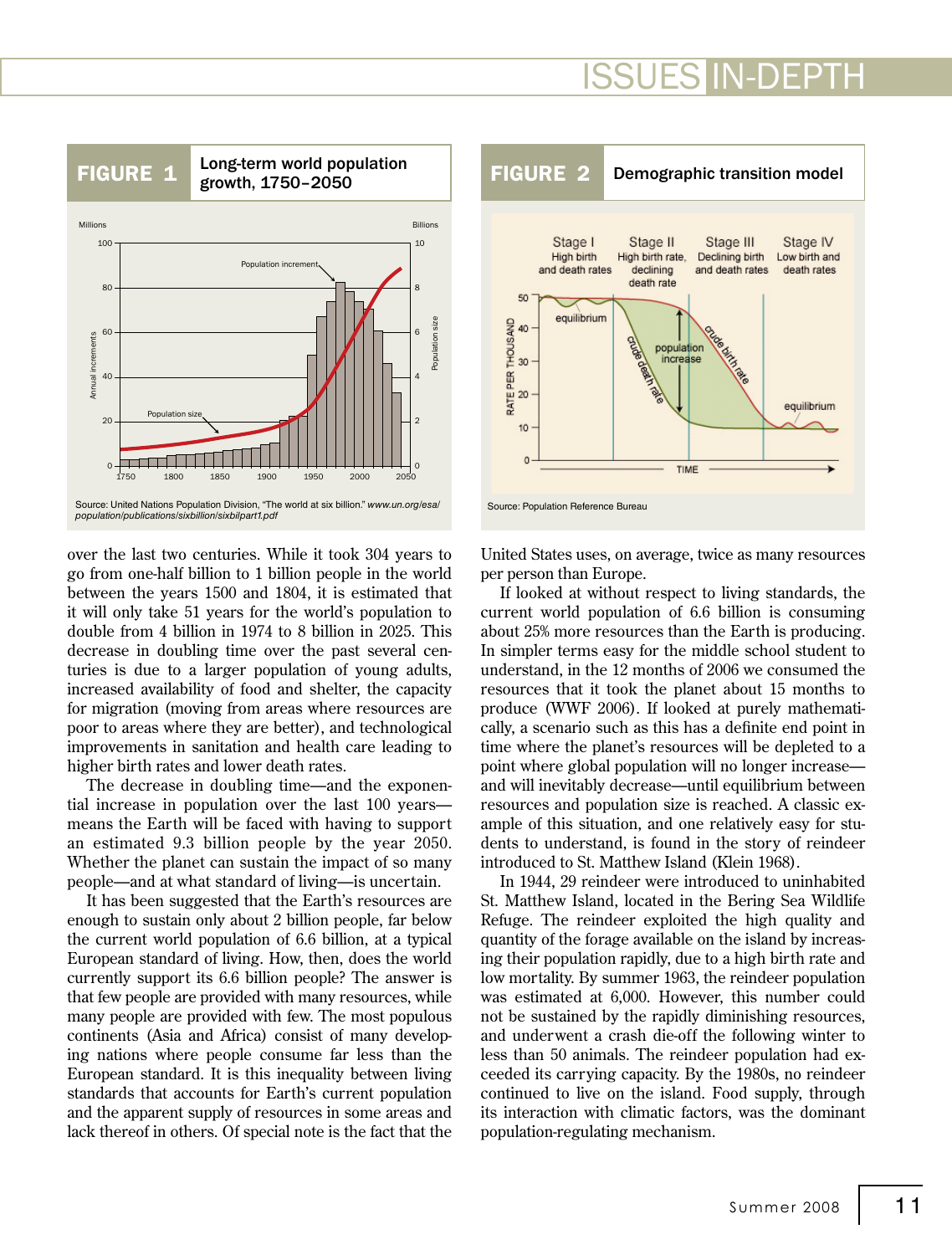

#### Demographic transition

Human populations, of course, can employ conscious decision making to issues related to population growth by limiting resource consumption and also limiting birth rates. Humans can also choose to increase birth rates because of the likelihood of children's deaths and the need for child labor or children to care for parents in their elder years. The stages of human population change, from times of high birth and death rates to low birth and death rates, are described by a model called *demographic transition* (Figure 2). Demographic transition of human populations is linked to economic development of a country from preindustrial to an industrial economy.

In Stage I, typical of early developing nations and preindustrial populations, birth and death rates are high due to limited food supply, poor medical care, and other sources of population instability such as war. In Stage II, typical of developing countries, some degree of prosperity is reached; birth rates are high and death rates are low, typical of populations that are experiencing wider access to health care, other resources, and greater stability. In Stage III, birth rates begin to decline, sometimes indicating a sensitivity of the population to depletion of resources or to the personal incentives to limiting births, such as are found in countries where governmental programs/incentives limiting reproduction are in place and contraception is widely available. In Stage IV, a relative equilibrium of low birth and low death rates is reached. Most economically developed countries such as in western Europe and North America are now in Stage IV, while the majority of developing countries—those containing the most people—are in Stages II or III (RAND Corporation 2000).

#### Population growth and distribution

Populations can be represented using graphs called population pyramids, which place males and females in different age groups ranging from oldest (on top) to youngest. In Figure 3, the world population in 2004 is represented.

Currently, the world has more young people, and particularly young women, than ever in recorded history. This is significant because the potential for population growth resides with the young, and particularly with young women, based on biological factors related to reproductive capacity. Additionally, the majority of the world's total population is found in developing nations in Stages II or III of demographic transition, which have higher total fertility rates than countries in Stage IV (see Figure 4). Therefore, at the present time, the world is facing the greatest potential for population growth ever in its recorded history.

#### Saving graces?

In the 1960s, it was proposed that technology would be able to "save" the Earth from the problem of overpopulation by making available new resources (primarily energy and agricultural) to sustain the demand. In the 1980s, attention was focused on renewable resources, those that could be replaced after use. In recent years, it has been recognized that while technology and use of renewable resources assist in reducing human impact, they cannot be relied upon as absolute measures that will assure humankind's continuance.

Renewable resources, such as timber, topsoil, and some types of groundwater, take a significant amount of time to develop to the same magnitude as that which was originally consumed. To illustrate, in the specific case of topsoil, it is now considered nonrenewable by many because it takes so much more time (hundreds of years) to create topsoil than to use it.

Recycling technology has been discussed previously in this column (see *Science Scope* December 2006 issue). While the impact of use of nonrenewable resources, such as metals, can be decreased, there are technical and economic issues that limit its effectiveness. For instance, while a certain material may be recycled, the cost may be so prohibitive that once the original supply is exhausted it is more economical to resort to alternative materials. Additionally, the degradation of certain materials during recycling makes them unsuitable for the same application, placing constraints on reusing a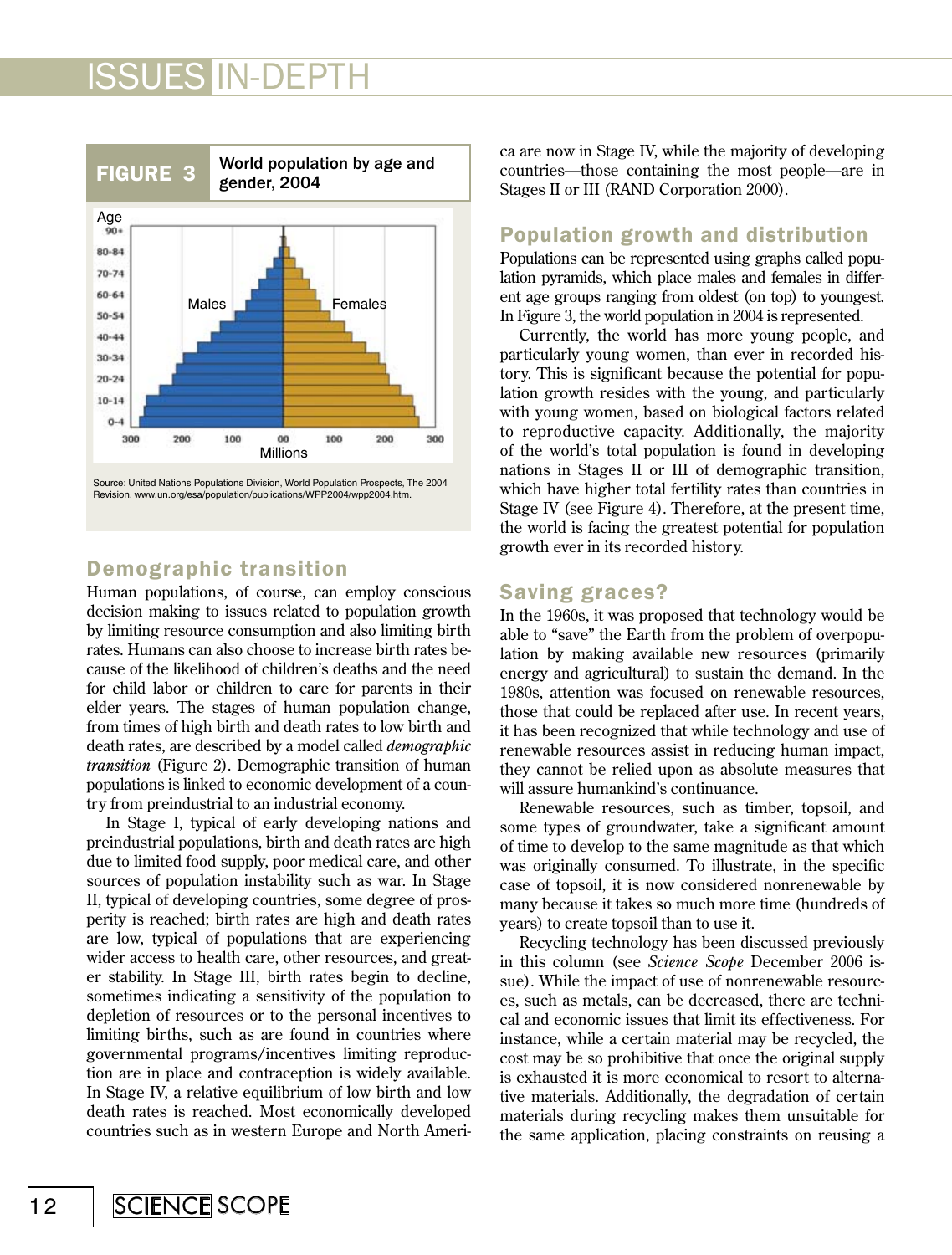recycled material for the same end use.

Another proposed technological argument is that through better agricultural technologies, we will be able to produce more food to feed the world. Certainly, agricultural technology (e.g., the green revolution) has increased food yield (see April/May 2007 column). However, there are two very basic limiting factors on agricultural supply. There is a basic limit to the amount of land on Earth available for agriculture; in many nations, it is estimated that agriculture already occupies the vast majority of land that can be farmed, and in certain areas, the yields accrued from the green revolution cannot be increased beyond what is currently being produced. Water is another limiting factor affecting agriculture supply in many parts of the globe, and countries lacking sufficient rainfall have to rely on irrigation to boost supplies. Time is also a limiting factor: It takes more time to produce food than it does to consume it, so efforts today to increase agricultural yield will not benefit today's hungry. The same time constraints apply to resources such as water and lumber.

Trade also will not solve the problem of limited resources. Currently, populations are able to exceed their local carrying capacities by importing resources. People living in urban areas, for example, import nearly 100% of their food supply. However, as population increases, exporters of resources will need to reduce their exports in order to support their own domestic populations. In April 2008, India halted non-basmati rice exports out of concern for its nation's own food supplies. This same situation is predicted to face the United States by 2025, when it is estimated that the U.S. population will consume all of its food resources domestically, leading to devastating consequences for countries that now rely on U.S. sources for their food. Ultimately, resources will be exhausted or those few that do remain will be extremely costly and out of reach of most of the world's population.

#### The greatest hope

The most promising method for decreasing the world's population lies particularly in educating young females across the globe. It is for this reason that examining population growth and diminishing resources is so appropriate for adolescents, who are on the cusp of reproductive capacity. It is during adolescence that students begin to think about their adult lives and make decisions that will affect their futures.

Total fertility rate is indirectly proportional to level of education completed. Plainly speaking, the higher the average level of education, the lower the average number of children per woman, and there is a decreased replacement rate as well. Education represents oppor-



tunity in most societies. Those who have higher education levels are able to provide for their families, move to areas where resources are more plentiful, reduce unnecessary resource consumption/waste, and invest more resources in the children that they do have. While many aid programs concentrate on providing contraception and food to those in need, in the absence of increasing educational opportunities for the young—and particularly for young females—these types of assistance in isolation will not be able to make the dramatic long-term changes necessary to address the limited-resource issues facing the world in the next 50 years.

#### Connecting to the classroom

Population studies allow for integrating science, mathematics, geography, and sociology in a meaningful way that can affect students' lives and future decisions. The graphs shown above illustrate a variety of methods to represent data visually, and allow teachers to use graphs as aids for science process skills such as predicting, observing, hypothesizing, and explaining. Studying different world countries and the issues facing them with respect to resources and their populations integrates geography and also allows students to compare common characteristics of their home country with others across the globe. Sociologically, students can discuss the reasons why individuals and various countries take different approaches to encouraging or limiting reproduction.

One of the most comprehensive resources available, including middle and high-school level resources, can be found at the Population Reference Bureau website, *www.prb.org/educators.aspx*. At this site, teachers can find interactive lesson plans, fact sheets, PowerPoint